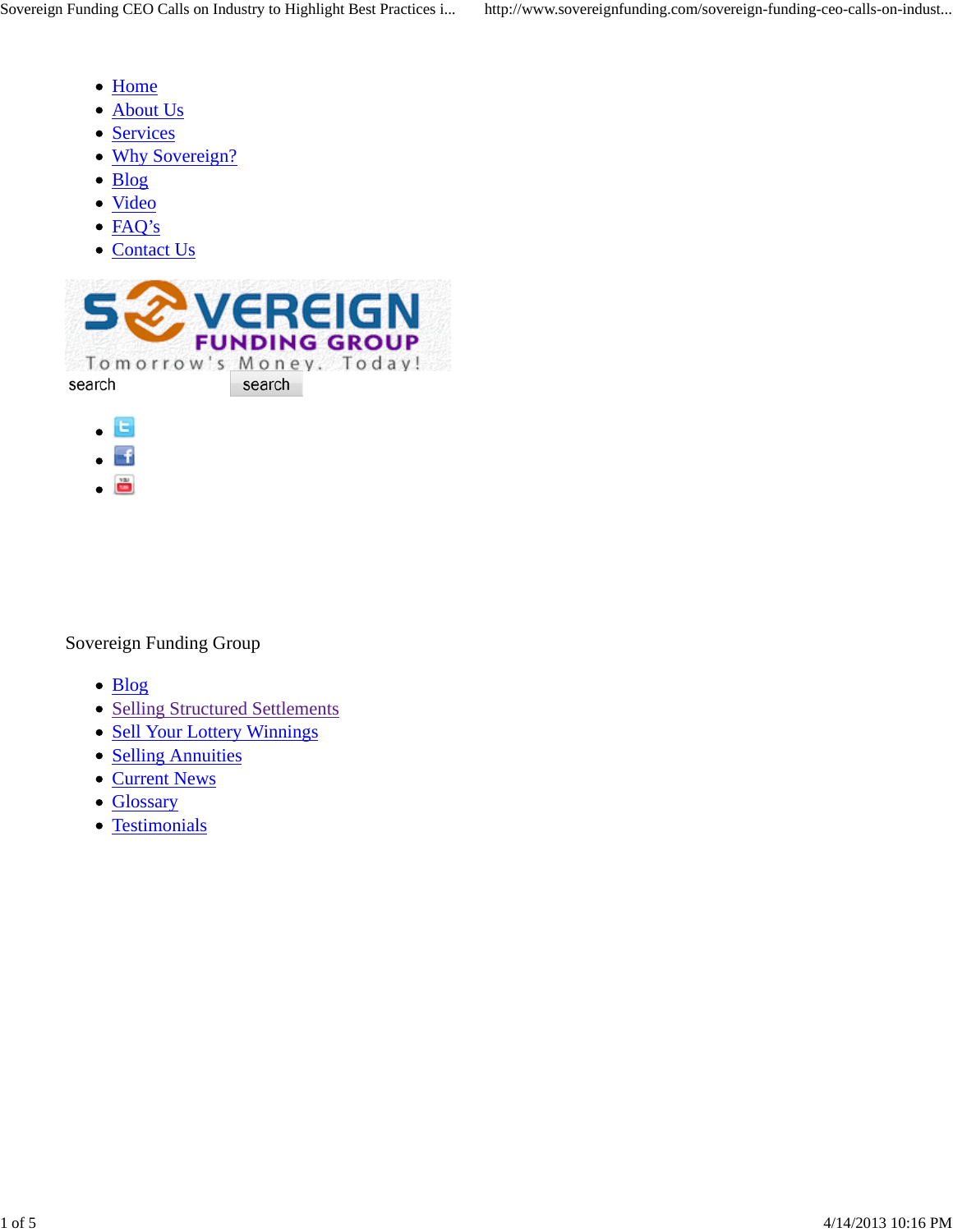

# **Sovereign Funding CEO Calls on Industry to Highlight Best Practices in Wake of Scandal - For Immediate Release**

Columbia, Maryland — November 19, 2009 " Sovereign Funding Group is calling on industry leaders to highlight their best practices this month, after a high-profile scandal in Florida has occupied headlines relating to the structured settlement industry. The Florida law firm run by Scott Rothstein was raided earlier this month and is facing allegations of defrauding investors out of \$400 million in a Ponzi scheme involving structured settlements that doesn't actually exist.

The Rothstein case had nothing to do with the legitimate structured settlement industry, said Sovereign Funding Group CEO, James Golstein. However, every time something like this happens it casts a shadow over the industry as a whole. There are a lot of people who don't understand the benefits the industry offers to consumers, and that legitimate firms can offer real help in guiding annuity holders through the complicated process of selling all or part of a settlement.

Structured settlements and annuities can be sold for cash when a consumer decides it is no longer prudent to receive payments slowly, or has an urgent need for a lump sum of money. All or part of a settlement may be sold at this time to a qualified firm or broker.

Springer says this is a good time to remind consumers about what a legitimate firm should do in terms of helping its clients. Customers should know that they can sell all or part of their settlement or annuity, and they should compare prices to ensure they are getting a good deal. In addition, they should be aware that if they only want to sell part of their settlement they should be careful that the balance of their payment should remain with the original insurance company, not the company buying the annuity. This is a practice that is conducted by some of the leading names in the industry and is a conflict of interest and unfair to the consumer. We never do this at Sovereign Funding, said Springer.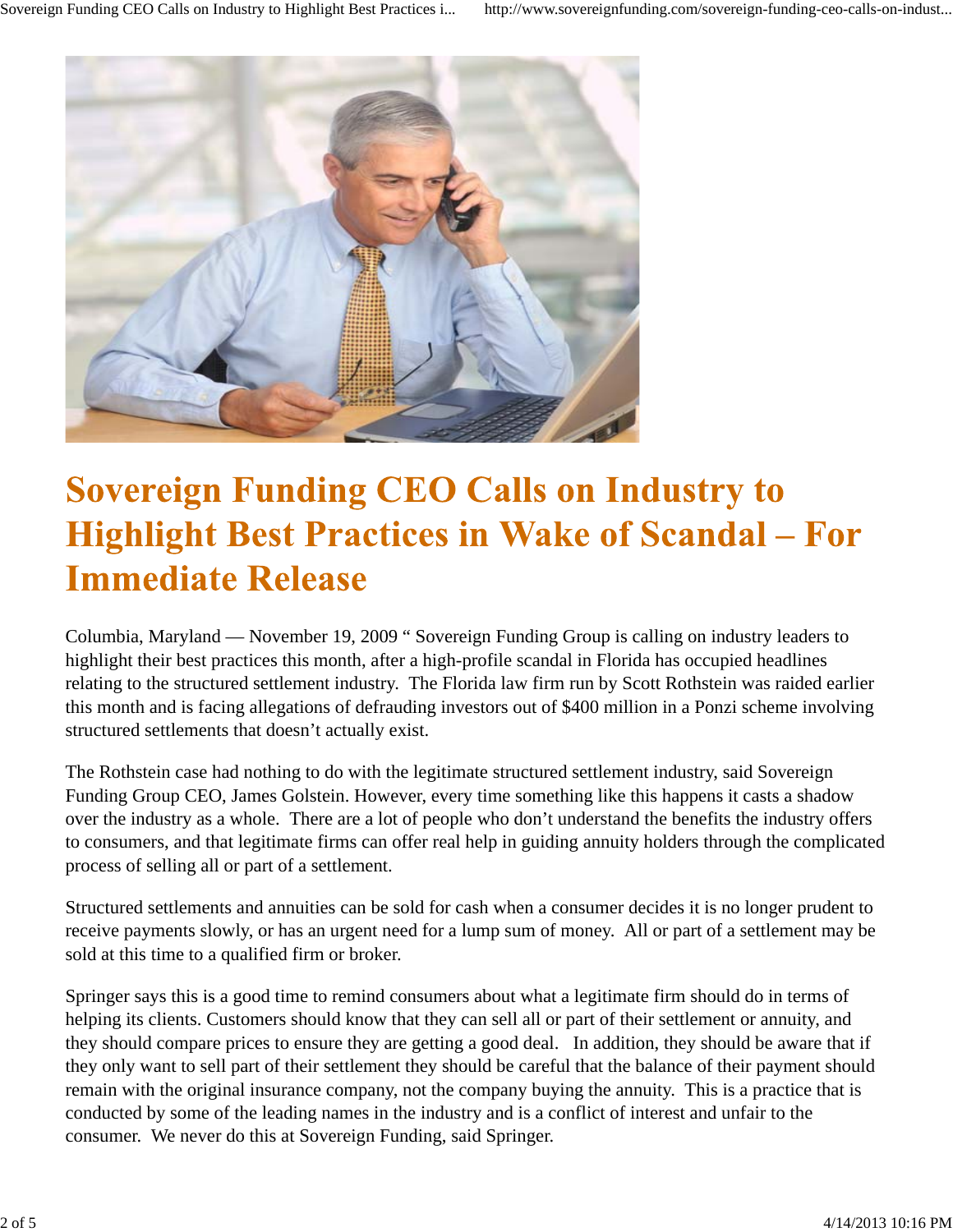About Sovereign Funding Group

Sovereign Funding Group is a pioneer in the purchase of structured settlements, annuities, trusts, and estates. Sovereign Funding is committed to providing the finest services in the industry and will provide the best possible pricing for clients payments and will work to get clients their money in the shortest time possible.

Sovereign Funding Group David Springer Toll Free (877) 836-4661 International: (410) 730-4208

**Tags:** structured settlements

By SFGadmin in Selling Structured Settlements, Structured Settlements on October 29, 2012

### **No comments**

Be the first one to leave a comment.

### **Post a Comment**

Phone

Name required E-Mail required

#### submit

Get a Free Quote

| Name: |          | Email: | Phone:        |
|-------|----------|--------|---------------|
|       | Subject: |        | Your Message: |
|       |          |        |               |
|       |          |        |               |
|       |          |        |               |
|       |          |        |               |

Submit

Current News »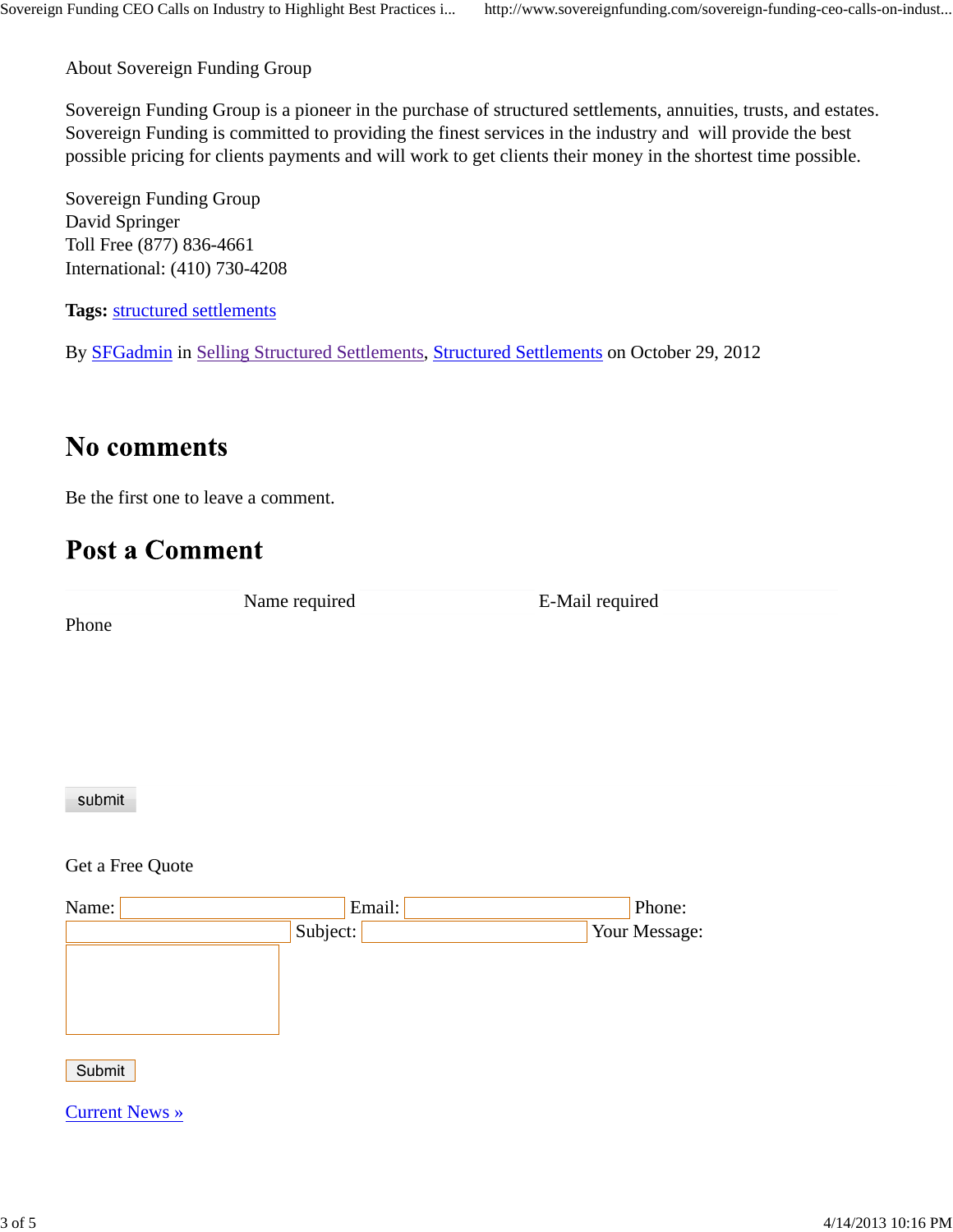

### **Gaming the Game**

Gaming the Game Gaming the Game Exciting New Pre-Game Activities of the Whole Family The NFL has officially recommended that all fans of any age should subject...

Selling Annuities »



# **Selling Annuities**

Selling Annuities Selling Annuities Selling annuities can free up your cash in time of need. Are you getting monthly payments now? Do you need to...

Structured Settlements »



# **Institutions Reshape Life Settlement Market: A Prediction: Institutional Funding 'Will Be The Only Fund Source For This Industry'**

Institutions Reshape Life Settlement Market: A Prediction: Institutional Funding 'Will Be The Only Fund Source For This Industry' Institutions Reshape...

Watch Us